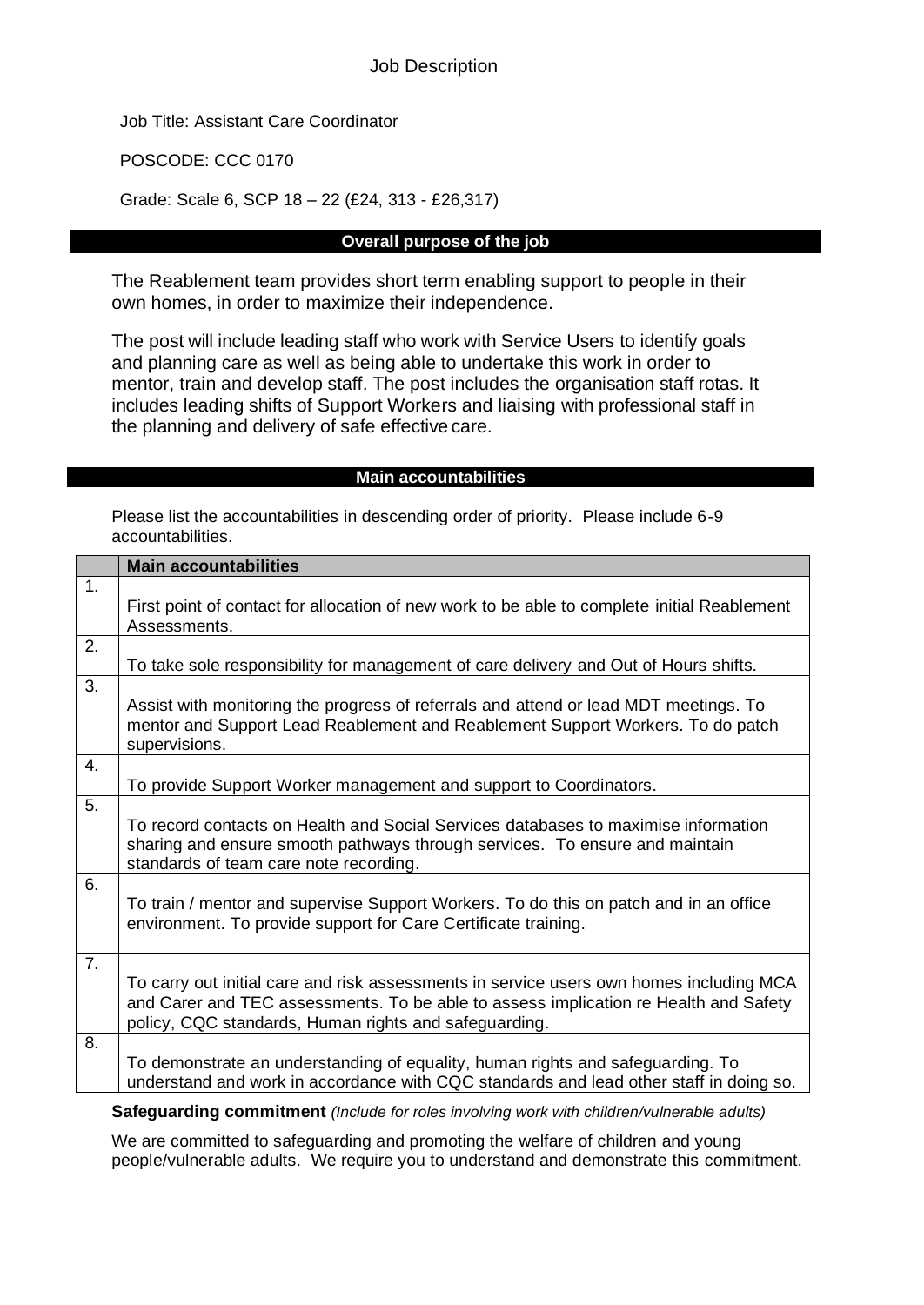### Job Description

## **Person Specification**

# **Qualifications, knowledge, skills and experience**

Minimum level of qualifications required for this job

| <b>Qualifications Required</b>                                                       | <b>Subject</b>                                                    | Essential/<br><b>Desirable</b> |
|--------------------------------------------------------------------------------------|-------------------------------------------------------------------|--------------------------------|
| Evidence of a good standard of<br>general education/GCSE or<br>equivalent            |                                                                   | Е                              |
| Willingness to work towards<br>Assessor qualification or<br>leadership qualification |                                                                   | Е                              |
| NVQ III / Apprenticeship                                                             | Health & Social Care or equivalent care<br>related qualifications | E                              |

Minimum levels of knowledge, skills and experience required for this job

| <b>Identify</b>                                 | <b>Describe</b>                                                                                                                                                                                 | <b>Essential/</b><br><b>Desirable</b> |
|-------------------------------------------------|-------------------------------------------------------------------------------------------------------------------------------------------------------------------------------------------------|---------------------------------------|
| Knowledge                                       |                                                                                                                                                                                                 |                                       |
| Good current knowledge of Health and<br>Safety. | Legislation and safe working practices<br>including infection control                                                                                                                           | E                                     |
| Principles of good care practice.               | Detailed understanding of CQC practice<br>and standards. Including<br>guidance<br>Human rights and Equality Act                                                                                 | E                                     |
| The Care Act.                                   | Related knowledge and legal frameworks<br>for social and health care to include<br>Safeguarding                                                                                                 | E                                     |
| Line Management.                                | Ability to supervise, mentor and develop<br>staff including sharing knowledge of up to<br>date policy and practice guidance                                                                     | E                                     |
| <b>Skills</b>                                   |                                                                                                                                                                                                 |                                       |
| Organisation.                                   | Ability to organise groups of staff to<br>deliver care in service users' homes and<br>deal with unpredictable situations                                                                        | Е                                     |
| <b>Risk Assessments.</b>                        | Ability<br>provide<br>to<br>essential<br>risk<br>assessments, such as those required for<br>manual handling and staff safety and<br>medication. Ability to produce MCA and<br>Carer assessments | E                                     |
| IT.                                             | IT skills with the ability to acquire more<br>complex IT skills (Office Base & AIS<br>packages) Qualities/Attributes                                                                            | E                                     |
| Record Keeping.                                 | Ability to write daily records, brief reports<br>similar documents clearly<br>and<br><b>or</b><br>concisely and provide support to the                                                          | E                                     |